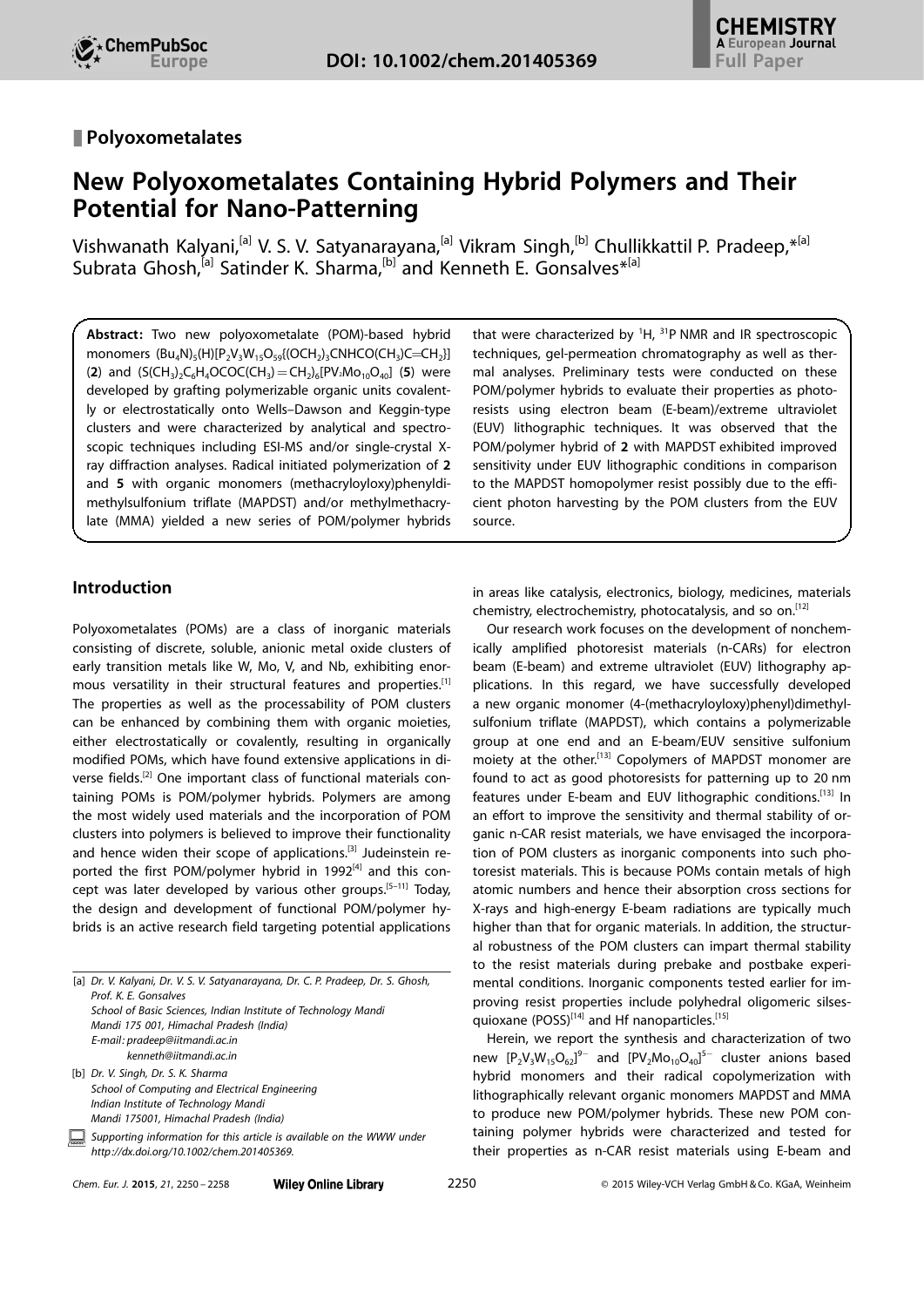

EUV lithography studies. This study revealed that the incorporation of POMs into photoresist materials can lead to considerable increase in their EUV sensitivity.

# Results and Discussion

The choice of the organic and POM precursors plays crucial role in determining the properties of the POM/polymer hybrids. In the present study, we selected MAPDST and MMA as organic monomers because of their known lithographic applications.[13] A vast majority of the reported POM/polymer hybrids contain smaller POM cluster types such as Lindqvist,<sup>[5]</sup> normal Keggin,<sup>[6]</sup> or Anderson<sup>[7]</sup>type clusters or their derivatives. Herein, we used the mixed metallic Wells–Dawson-type cluster  $(Bu_4N)_5(H)_4[P_2V_3W_{15}O_{62}]^{[16]}$ and Keggin-type cluster  $H_5[PV_2Mo_{10}O_{40}]^{[17,18]}$  as POM precursors. These mixed metallic clusters are reported to exhibit good redox and catalytic properties.<sup>[17, 8e]</sup>

Various strategies are known for fabricating POM/polymer hybrids. These include physical blending of POMs and polymers,<sup>[9]</sup> in-situ polymerization in presence of POMs,<sup>[10]</sup> anchoring



**A European Journal** 

Scheme 1. Synthesis of Wells–Dawson-type hybrid monomer 2 and its polymerization with MAPDST and MMA monomers.

of POMs onto polymers through electrostatic interactions<sup>[11]</sup> and covalent binding of POMs onto polymer matrices.<sup>[5-8]</sup> All of these procedures are found to have some inherent limitations, but for the construction of stable POM/polymer hybrids, the electrostatic and covalent binding methods are found to be particularly useful.<sup>[3]</sup>

#### Synthesis and characterization of hybrid monomers

The synthetic scheme of  $[P_2V_3W_{15}O_{62}]^{9-}$  cluster-based hybrid monomer  $(Bu_4N)_{5}(H)[P_2V_3W_{15}O_{59}[(OCH_2)_3CNHCO(CH_3)C=$  $CH<sub>2</sub>$ ] (2), and its polymer hybrids with MAPDST and MMA monomers is given in Scheme 1. In the first step, tris(hydroxymethyl)aminomethane (Tris) was grafted onto the Wells– Dawson-type cluster  $(Bu_4N)_5(H)_4[P_2V_3W_{15}O_{62}]$ , in which three bridging oxygen atoms on the vanadium cap of the cluster get replaced with three hydroxyl oxygen atoms of the Tris moiety yielding the hybrid cluster 1. [19] The hybrid monomer  $(Bu_4N)_5(H)[P_2V_3W_{15}O_{59}[(OCH_2)_3CNHCO(CH_3)C=CH_2]]$  (2), was synthesized in 44% yield by treating the hybrid cluster 1 with methacryloyl chloride and triethylamine in acetonitrile under reflux conditions in the dark for 3 days.

The formation of the hybrid monomer 2 was confirmed by using <sup>1</sup>H NMR spectroscopy. A typical <sup>1</sup>H NMR spectrum of the hybrid monomer 2 is shown in Figure S1A in the Supporting Information. The peak observed at  $\delta$  = 5.58 ppm can be assigned to the methylene protons of the Tris moiety, which is a characteristic peak of the Tris-grafted Wells–Dawson-type  $[P_2V_3W_{15}O_{62}]^{9-}$  clusters.<sup>[19]</sup> The methylene protons of the methacrylate group attached to the cluster appear at  $\delta$  = 6.53 and 5.63 ppm. The resonance signals of tetrabutylammonium (TBA) counterions appear between  $\delta$  = 0.90 and 3.16 ppm.

Further, formation of the hybrid monomer 2 was confirmed by ESI-MS analysis. Figure 1 shows the ESI-MS spectrum of hybrid monomer 2. All the major peaks appearing in the mass spectrum could be satisfactorily assigned to the formula  $[P_2V_3W_{15}O_{59}({\rm OCH}_2)_3{\rm CNHCO}({\rm CH}_3){\rm C}={\rm CH}_2]^6$  with various combinations of TBA and H counterions. For example, the

Chem. Eur. J. 2015, 21, 2250 – 2258 [www.chemeurj.org](http://www.chemeurj.org) 2251 -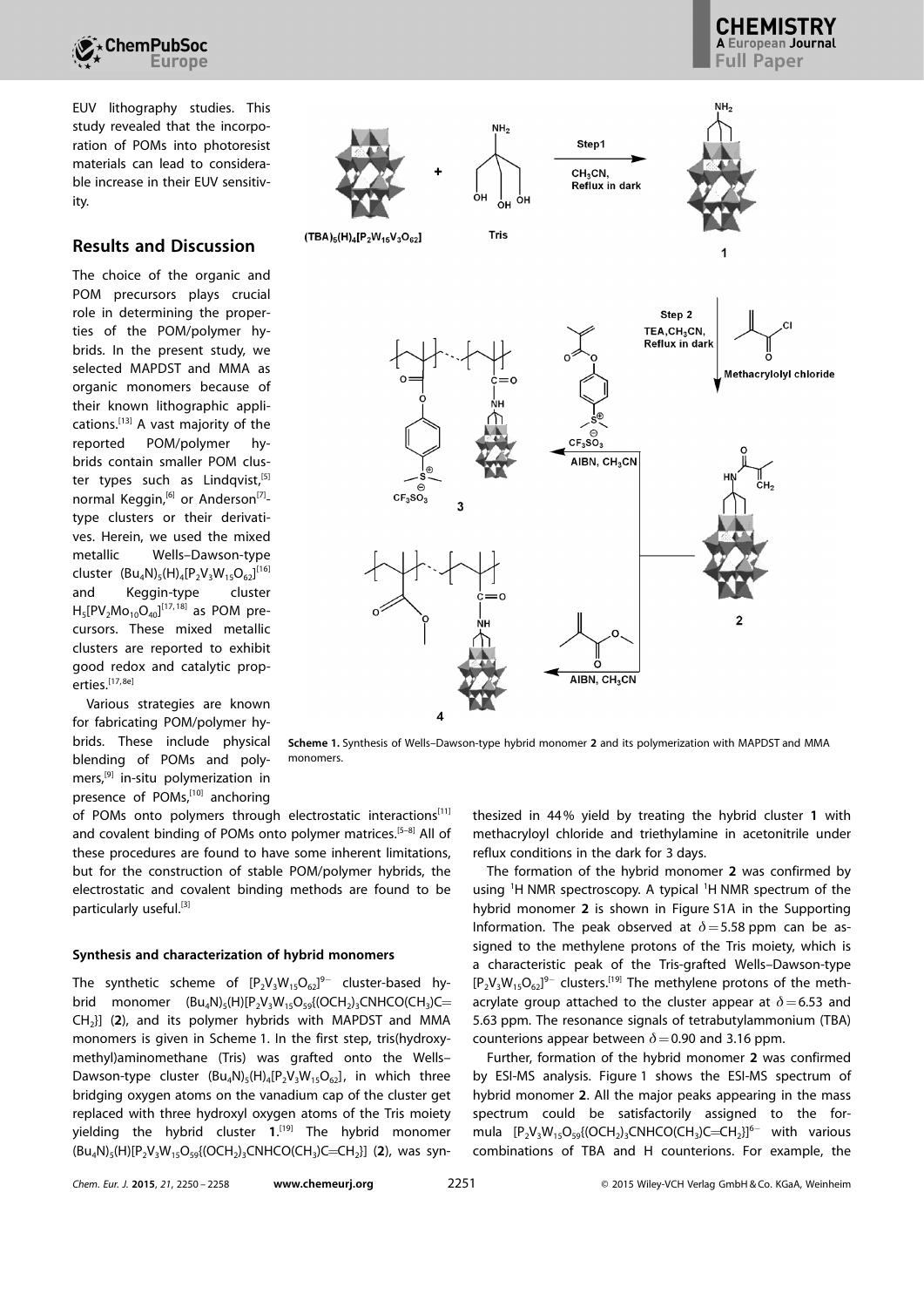

Figure 1. The molecular diagram and the negative-ion mode mass spectrum of the cluster anion 2,  $[P_2V_3W_{15}O_{59}({\rm (OCH}_2)_3{\rm CNHCO}({\rm CH}_3){\rm C=CH}_2\}^6$ , taken in acetonitrile solution. The inset shows an expansion of the peak centered at 1025.88 to show its  $4^-$  charge state.

peaks observed at m/z values 1025.88, 1448.94, and 2294.54 correspond to  $H_2[P_2V_3W_{15}O_{59}({\rm OCH}_2)_3{\rm CNHCO}({\rm CH}_3){\rm C=CH}_2]^{4-}$  $(Bu_4N)_1H_2[P_2V_3W_{15}O_{59}((OCH_2)_3CNHCO(CH_3)C=CH_2]^{3-}$ , , and  $(Bu_4N)_2H_2[P_2V_3W_{15}O_{59}({OCH_2})_3CNHCO(CH_3)C=CH_2}]^{2-}$ , respectively (see the Supporting Information, Figure S3 a–d and Table S1 for assignment of all the peaks in the spectrum). The ESI-MS analysis therefore confirmed the formation of the hybrid monomer 2.

It can be noted that majority of the reported POM-hybrid monomers contain more than one polymerizable organic moieties attached to the cluster. These include Keggin, $[4,6]$  Lindqvist<sup>[5b,d]</sup>, and Wells-Dawson-type<sup>[8a,d]</sup> cluster-based hybrid

monomers. Hybrid monomers containing more than one polymerizable organic unit may lead to cross-linking and hence may adversely affect the possibility of forming linear polymers. The hybrid monomer 2 belongs to the small group of organic-POM hybrid monomers<sup>[5a,c,e, 8b,c,e-g]</sup> containing the POM and a polymerizable organic moiety attached in a 1:1 ratio.

The electrostatic binding of the cation of (methacryloyloxy)phenyl)dimethylsulfonium triflate (MAPDST) with Keggin-type polyoxomolybdate  $H_5[PV_2Mo_{10}O_{40}]$ .27  $H_2O^{[17, 18]}$  was achieved by a counterion exchange process as depicted in Scheme 2. Here an aqueous solution of  $H_5[PV_2Mo_{10}O_{40}]$ -27 $H_2O$ cluster was mixed with excess of MAPDST monomer in dichloromethane  $(CH_2Cl_2)$  solution. The counterion-exchanged Keggintype cluster  $(S(CH_3)_2C_6H_4OCOC(CH_3)=CH_2)_6[PV_2Mo_{10}O_{40}]$ , 5, precipitated out as an orange powder during this process, was collected and washed with water and  $CH_2Cl_2$ . The hybrid monomer 5 is insoluble in water as well as in  $CH<sub>2</sub>Cl<sub>2</sub>$  but is readily soluble in dimethylformamide (DMF) and dimethylsulfoxide (DMSO) solvents at room temperature. The hybrid monomer 5 was characterized by <sup>1</sup>H NMR and IR spectroscopic techniques. The <sup>1</sup>H NMR spectrum of 5 showed characteristic resonance signals at  $\delta$  = 7.57–8.17, 5.96–6.31, and 3.26 ppm (Figure S1B in the Supporting Information), which can be assigned to the aromatic, vinyl  $(C=CH_2)$  and  $S(CH_3)_2$  protons of the (methacryloyloxy)phenyldimethylsulfonium counterions, respectively. The formation of the Keggin-type cluster based hybrid monomer 5 was further confirmed by IR spectroscopy. The IR spectrum of the hybrid monomer 5 (Figure S4e, 2, in the Supporting Information) shows the expected bands of Mo=O and Mo-O-Mo stretching vibrations at 942 and 869, 785  $cm^{-1}$  respectively. The presence of (methacryloyloxy)phenyldimethylsulfonium counterion is confirmed by the presence of a peak at 1733  $cm^{-1}$  due to C=O stretching vibrations. The peaks observed at 2928 and 3018  $cm^{-1}$  are assigned to C-H stretching vibrations of methyl group.

It is observed that during the counterion-exchange process, reduction of the Keggin-type cluster anion,  $[PV<sub>2</sub>Mo<sub>10</sub>O<sub>40</sub>]<sup>5–1</sup>$ occurs, which increases its charge from  $5^-$  to  $6^-$ . Six (methacryloyloxy)phenyldimethylsulfonium cations from the MAPDST monomers replace all of the  $H^+$  counterions of the Keggin-type cluster effectively. This observation was confirmed by single-crystal X-ray analysis. Single crystals of this compound were grown from DMSO solutions by ether diffusion.



Scheme 2. Synthetic pathway for the preparation of hybrid monomer 5 and its POM/polymer hybrid 6 with MMA.

Chem. Eur. J. 2015, 21, 2250 – 2258 [www.chemeurj.org](http://www.chemeurj.org) 2252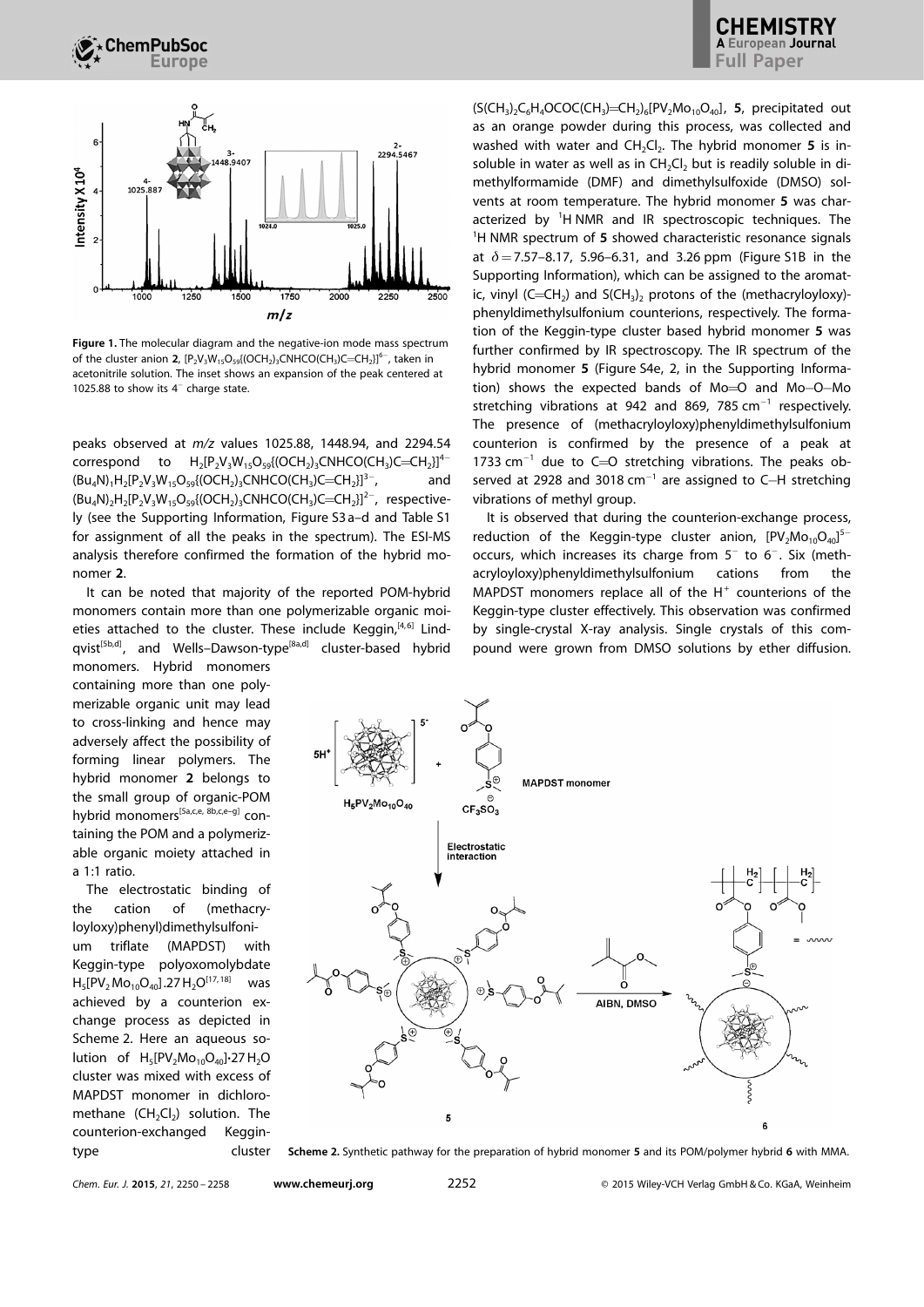

Figure 2. ORTEP representation of the (methacryloyloxy)phenyldimethylsulfonium)<sub>6</sub>[PV<sub>2</sub>Mo<sub>10</sub>O<sub>40</sub>] cluster 5.

Single-crystal X-ray analysis revealed that the structure of the hybrid monomer 5 consists of six (methacryloyloxy)phenyldimethylsulfonium counterions arranged symmetrically around the  $[PV<sub>2</sub>Mo<sub>10</sub>O<sub>40</sub>]<sup>6-</sup>$  cluster anion as shown in Figure 2. Crystallographic data for the hybrid monomer 5 are compiled in Table S2 of the Supporting Information.

The counterion-exchanged Keggin-type hybrid monomer 5 is an interesting compound for more than one reason. Firstly, it contains a sulfonium-based functional cation that acts as efficient counterion, replacing even  $H^+$  counterions of the cluster. Secondly, the hybrid monomer 5 belongs to the rare class of POM clusters having sulfonium counterions. To the best of our knowledge, only a few such compounds are reported earlier in the literature.[20] Sulfonium counterion POMs are useful as photochromic materials.[20a] Moreover, such clusters having multiple polymerizable moieties disposed symmetrically around the cluster moiety could be useful as precursors for the synthesis of hybrid supramolecular star polymers.<sup>[21]</sup>

#### POM/polymer hybrid synthesis and characterization

The Wells–Dawson-type cluster-based hybrid monomer 2 and Keggin-type cluster-based hybrid monomer 5 were subjected to free-radical polymerization reactions with the organic monomers MAPDST<sup>[13]</sup> and MMA using one weight% of 2,2'azobis(2-methylpropionitrile (AIBN) as the radical initiator in acetonitrile and DMSO solutions, respectively, under  $N<sub>2</sub>$  atmosphere (as shown in Schemes 1 and 2). The complete inertness of the reaction medium was ensured by applying several freeze–thaw cycles. After drying, the reaction vessel was kept in a constant temperature oil bath at 70 $\degree$ C for two days.

The radical polymerization reaction between the hybrid monomer 2 and organic MAPDST monomer yielded a viscous product, which was added drop-wise into an excess of diethyl ether solution resulting in a brownish yellow solid of the POM/ polymer hybrid 3 in 67% yield. Similarly, the viscous reaction products obtained from the polymerization reactions between the hybrid monomers 2 and 5 with MMA monomer were added drop-wise into excess of methanol to precipitate the corresponding yellow-colored solid products of POM/polymer hybrids 4 and 6 in 45 and 64% yields, respectively.

The POM/polymer hybrids thus obtained were characterized by using various analytical techniques such as IR, NMR spectroscopies, gel-permeation chromatography (GPC) and TGA/ DSC analyses. Figure 3 shows the <sup>1</sup>H NMR spectra of the POM/ polymer hybrids 3, 4, and 6 in  $[D_6]$ DMSO and CDCl<sub>3</sub> solvents. The spectrum of 3 (Figure 3 A) shows broad peak in the range of  $\delta$  = 1.0 to 1.7 ppm, which can be assigned to the methyl protons, whereas the broad peak observed in the range of  $\delta=$ 1.8 to 2.8 ppm corresponds to the polymeric methylene protons from the MAPDST chain.<sup>[13]</sup> The resonance signal appearing at  $\delta$  = 3.21 ppm can be ascribed to the methyl protons attached to the sulfonium group of the MAPDST moiety. The signals due to the aromatic protons of the MAPDST moiety appear between  $\delta = 7.41-8.01$  ppm. In the present case, we assume that the  ${}^{1}$ H NMR signals due to the hybrid cluster 2 and its counterions are absent because of very low percentage of POM clusters in the polymer. Similar cases have been reported earlier.<sup>[7c, 8b]</sup> However, the incorporation of POM clusters in the polymer is confirmed by  $31P$  NMR studies. The  $31P$  NMR spectrum of hybrid 3 (Supporting Information, Figure S2A) shows two phosphorous resonances at  $\delta = -6.812$  and -13.008 ppm corresponding to the phosphate groups connected to the  $V_3$  and  $W_3$  caps of the cluster, respectively. The presence of POM clusters in the hybrid 3 is also confirmed by EDX analyses (Figure S6A in Supporting Information). 19F NMR analysis (Figure S1C in the Supporting Information) of 3 shows a peak at  $\delta = -77.6$  ppm, corresponding to the CF<sub>3</sub>SO<sub>3</sub><sup>-</sup> anionic part of the MAPDST moiety. Based on these observation, a plausible structure for the POM/polymer hybrid 3 is proposed as shown in Scheme 1.

The <sup>1</sup>H NMR spectrum of POM/polymer hybrid 4 is shown in Figure 3 B. Here, the disappearance of the olefinic proton peaks of MMA as well as the hybrid monomer 2 confirms the completeness of the polymerization. The broad peak appearing between  $\delta$  = 1.14–2.0 ppm corresponds to the methylene protons of the polymeric chain. The dominating methyl proton signals from both MMA and POM hybrid moieties appear at  $\delta$  = 0.76–0.95 ppm. The characteristic signal of  $-$ OCH<sub>3</sub> protons from MMA moiety appears at  $\delta$  = 3.53 ppm. The absence of peaks corresponding to the hybrid POM unit in the <sup>1</sup>H NMR spectrum of 4 could be due to the limited number of POM clusters in the polymer.<sup>[7c, 8b]</sup> However, the <sup>31</sup>P NMR spectrum of 4 (Supporting Information, Figure S2B) shows two phosphorous resonances at  $\delta = -6.716$  and  $-12.957$  ppm corresponding to the phosphate groups connected to the  $V_3$  and  $W_3$  caps of the cluster respectively, confirming the incorporation of POM cluster in the polymer. EDX studies (Figure S6B in the Supporting Information) also confirmed the presence of POM cluster in 4.

The <sup>1</sup>H NMR spectrum of the hybrid 6 is presented in Figure 3C. The resonance of methyl protons from MMA and MAPDST units appear between  $\delta=0.84$  and 1.0 ppm. The broad peaks observed between  $\delta$  = 1.21 to 2.0 ppm can be assigned to the polymeric methylene protons. The signal at  $\delta=$ 3.60 ppm can be assigned to the methyl protons attached to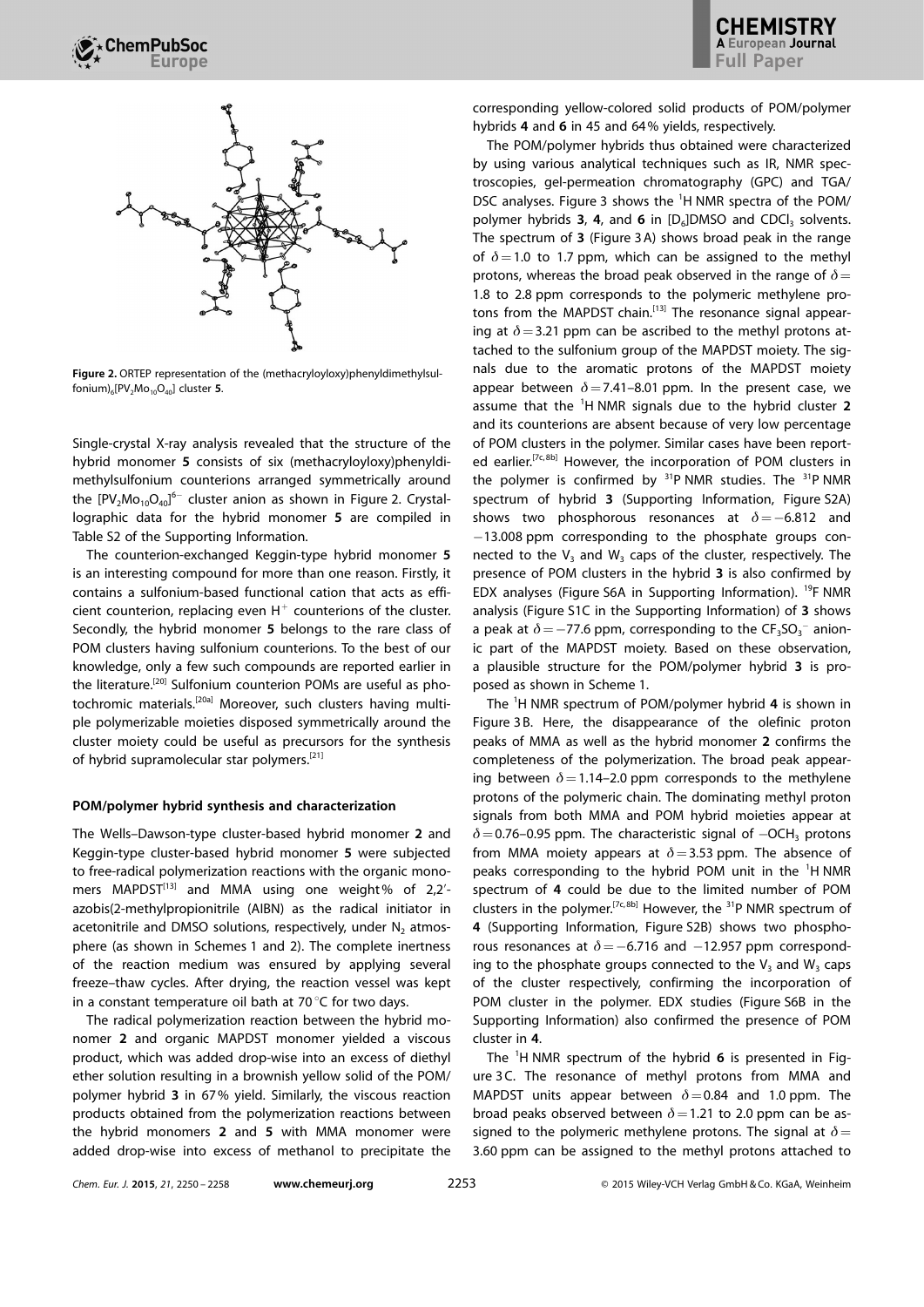

Figure 3. <sup>1</sup>H NMR spectra of POM/polymer hybrids: A) 3 (\* the peak of [ $D_6$ ]DMSO); B) 4, and C) 6 (\* the peak of CDCl<sub>3</sub>).

the sulfonium group of MAPDST unit as well as methoxy group of MMA together. The aromatic protons of phenyl ring are observed between  $\delta$  = 7.05–8.13 ppm. The <sup>19</sup>F NMR spectrum (Figure S1D in the Supporting Information) of the hybrid **6** showed the absence of  $CF_3SO_3^-$  unit, confirming the complete counterion exchange of the  $[PV_2Mo_{10}O_{40}]^{5-}$  cluster with (methacryloyloxy)phenyldimethylsulfonium counterions as observed earlier. Further,  $31P$  NMR analysis of hybrid 6 (Supporting Information, Figure S2C) showed a phosphorous signal at  $\delta$  = -3.852 ppm, confirming the incorporation of hybrid monomer 5 in the polymer. ICP-AES analysis showed the presence of 3.7% of Mo and 0.4% V in the sample, further confirming the inclusion of the POM cluster in the polymer.

IR spectroscopy is a common tool to prove the presence of various functional groups in a compound. As shown in Figure S4a in the Supporting Information, the IR spectrum of the Wells–Dawson-type cluster-based hybrid monomer 2 shows peaks due to tetrabutylammonium counterions in the region 2800 to 3000 cm<sup>-1</sup> and characteristic POM anion bands be-

tween 600 to  $1200 \text{ cm}^{-1}$ . The IR spectrum of hybrid 3 (Figure S4b in the Supporting Information) shows bands at 3028 and 2932  $cm^{-1}$  due to C-H stretching vibrations of the methyl group. An intense band observed at  $1755$  cm<sup>-1</sup> can be assigned to the C=O stretching vibrations, confirming the presence of MAPDST unit in this hybrid. The presence of POM cluster in hybrid 3 is indicated by the presence of characteristic peaks at 1170, 1099, and 1028  $cm^{-1}$  due to P-O and at 810 and  $630 \text{ cm}^{-1}$  due to W-O-W vibrations.

The IR spectrum of POM/polymer hybrid 4 (Figure S4c in the Supporting Information), exhibited absorption bands at 1731 and 1271  $cm^{-1}$ , corresponding to the C=O and  $-OCH<sub>3</sub>$  stretching vibrations of its MMA units. The anionic part of the Wells– Dawson-type cluster showed characteristic absorption bands in the region of 600 to 1200  $cm^{-1}$ , in which the bands at 1195 and 1059 are assigned to the P-O vibrations and bands at 988, 964, 835, and 753  $cm^{-1}$  are assigned to the V=O, W=O, W-O-W stretching vibrations, respectively.

The IR spectrum of POM/polymer hybrid 6 is given in Figure S4d (in the Supporting Information), which shows the characteristic Mo=O, V=O vibrations due to  $[PV<sub>2</sub>Mo<sub>10</sub>O<sub>40</sub>]$  cluster appearing at 964 and 985  $cm^{-1}$  and P-O stretching peaks at 1193, 1147, and 1058  $cm^{-1}$ , respectively. The IR spectrum of 6 also shows bands at 2998, 2945, and 2856  $cm^{-1}$ , assigned to the C-H stretching vibrations of methyl group, whereas the band appearing at 1731  $cm^{-1}$  is ascribed to the C=O stretching vibrations of MMA units.

## Molecular weight determination and thermal properties

The POM/polymer hybrids 3, 4, and 6 are soluble in organic solvents such as acetonitrile, DMF, chloroform, and  $CH_2Cl_2$  at room temperature, which enabled their molecular weight determination by using gel-permeation chromatography (GPC). The GPC analyses of the hybrids 3, 4, and 6 were performed at  $25^{\circ}$ C using DMF or chloroform as mobile phase. The relative molecular weights were determined by using different polystyrene standards. The molecular weights, polydispersity index, and thermal properties of these hybrids are summarized in Table 1.

| <b>Table 1.</b> Summary of the characterization data for POM/polymer hybrids. |              |                      |                                             |                    |  |  |
|-------------------------------------------------------------------------------|--------------|----------------------|---------------------------------------------|--------------------|--|--|
| POM/polymer/hybrid                                                            | Yield<br>[%] | $T_A^{[a]}$<br>r° C1 | $M_{\rm w}$<br>$\lceil q \bmod^{-1} \rceil$ | PDI <sup>[b]</sup> |  |  |
|                                                                               | 67           | 250                  | 14000                                       | 1.5                |  |  |
| 4                                                                             | 45           | 247                  | 30000                                       | 1.8                |  |  |
| 6                                                                             | 64           | 270                  | 44 000                                      | 2.2                |  |  |
| [a] Decomposition temperature (5% weight loss). [b] Polydispersity index.     |              |                      |                                             |                    |  |  |

The weight average molecular weight  $(M_w)$  of the hybrid 3 is found to be  $14.0 \times 10^3$  with a polydispersity index of 1.5 whereas, the  $M_w$  of the hybrid 4 is found to be  $30 \times 10^3$  with a polydispersity index of 1.87. The  $M_w$  of 6 is 44.0  $\times$  10<sup>3</sup> with a polydispersity index of 2.21. Some of the previously reported POM– MMA hybrids also exhibited comparable molecular weights.<sup>[8a]</sup>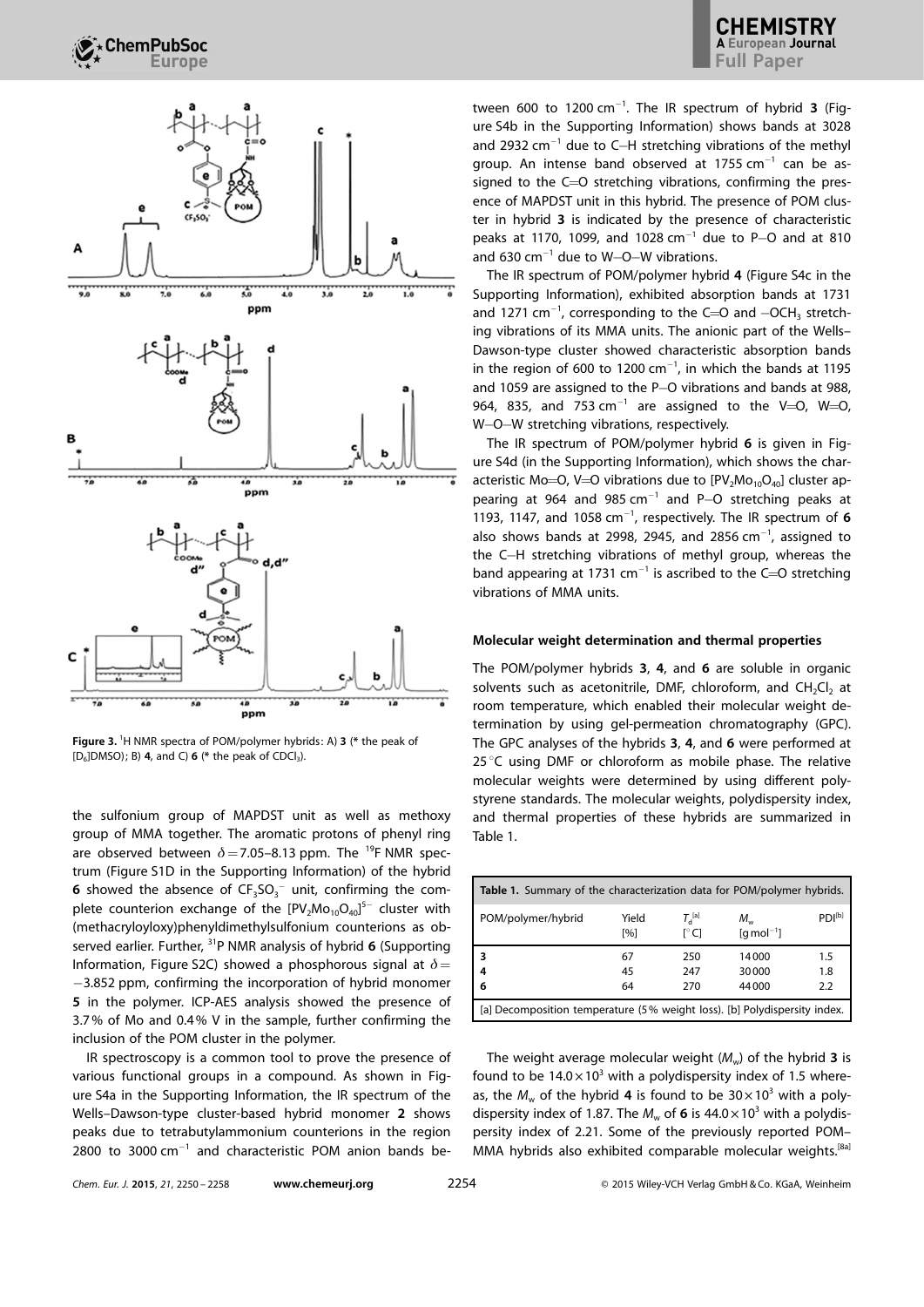

Thermogravimetric analysis (TGA) and differential scanning calorimetry (DSC) were carried out on samples of POM/polymer hybrids 3, 4, and 6 under a nitrogen atmosphere. TGA profiles of the hybrids are shown in Figure S5 (see the Supporting Information). These studies showed that the hybrids 3, 4, and 6 are thermally stable up to approximately 245 $\degree$ C and above this temperature, they start to decompose. A continuous and major weight loss was observed in the range of 245 to 450 $^{\circ}$ C for all the hybrids, most probably due to the polymer and cluster disintegration. The decomposition temperatures of hybrids **3** and 4 were found to be 250 and 247 $\degree$ C, respectively ( $T_{d}$ , 5%) weight loss). The hybrids 3 and 4 showed residual masses at 800 °C of 9.49 and 7.34%, respectively, most probably due to their metal oxide residues. In the case of hybrid 6, the decomposition temperature was found to be 270 $\degree$ C ( $T_{\text{d}}$ , 5% weight loss). The DSC profiles of the POM/polymer hybrids are given in Figure S5 (see the Supporting Information). The DSC profile of hybrid 3 showed one endothermic peak at 133.3  $\degree$ C corresponding to its glass transition temperature  $(T<sub>a</sub>)$ . The glass transition temperature of hybrid 4 is found to be 132.5 $\degree$ C whereas, the hybrid 6 exhibits a glass transition temperature of 131.8 $^{\circ}$ C. All of these POM/polymer hybrids showed enhanced decomposition temperature  $(T_d)$  in comparison to the corresponding organic polymers,<sup>[13c]</sup> probably due to the cluster attachment.

The residual mass of 9.49 and 7.34 % due to metal oxides observed in the TGA profiles of POM/polymer hybrids 3 and 4, respectively, suggest the presence of about 0.3 and approximately 0.5 POM cluster per polymer chain considering their molecular weights given in Table 1. Similarly, the residual mass of 6.30 % observed in the case of hybrid 6 suggests the presence of approximately 1.7 cluster per polymer chain. The low percentages of POM clusters in these polymers are consistent with their NMR data in which the peaks due to the organic monomers were dominating, making it difficult to observe the peaks due to hybrid clusters and their counterions.

# Lithography studies

Preliminary tests on the POM/polymer hybrids 3, 4, and 6 towards their non-chemically amplified resist (n-CARs) application were conducted by using E-beam lithography studies. Solutions (2 wt%) of the POM/polymer hybrids were prepared in acetonitrile/anisole solvents and were spin-coated on hexamethyldisilazane (HMDS)-treated RCA-cleaned p-type Si wafer pieces ( $2 \times 2$  cm in size) to obtain films of approximately 35 nm thickness. These films were then exposed at Raith-150 E-beam lithography (EBL) system using 20 keV energy for doses 30, 35, 40, 45, 50, and 75  $\mu$ C cm<sup>-2</sup> with an aperture size of 20  $\mu$ m. EBL exposure studies (see the Supporting Information for the Experimental Details) on the POM/polymer hybrid 3 resist showed good line patterns up to 22 nm size as depicted in Figure S7 (see the Supporting Information), indicating its potential as photoresist material. Thin films of the hybrid polymers 4 and 6 did not show good line patterns under similar experimental conditions, probably because of their composition differences compared to hybrid 3.

Encouraged from the preliminary EBL exposure results, resists prepared from POM/polymer hybrid 3 were subjected to EUV exposure studies using SEMATECH Berkeley Microfield Exposure Tool (MET), which is a high-resolution EUV (13.5 nm) lithography tool. The resist solution was spin-coated on HMDS treated silicon wafer and prebaked at 100 $\degree$ C for 90 s to give a film of thickness approximately 35 nm. Firstly, test wafers were run to calculate the  $E_0$  center dose value for the hybrid 3 resist. An  $E_0$  center dose value of 8.5 mJ cm<sup>-2</sup> was obtained, which is roughly 3 times lower than that obtained for the pure MAPDST homopolymer resist  $(30 \text{ mJ cm}^{-2})$ .<sup>[13c]</sup> This indicates that the sensitivity of the POM/polymer hybrid 3 increased roughly three times compared with the pure organic homopolymer resist probably due to the efficient EUV photon harvesting by the POM clusters, which is a desirable outcome of this study. For high-resolution line patterns, the resist sample was exposed using mask IMO228775 with Field of R4C3 and postexposure bake was given at 115 $\degree$ C for 90 s. After the EUV exposure, the sample was developed with TMAH-based developer for 8 s, rinsed in DI water for 10 s and blow-dried using nitrogen gas. The photon-directed polarity change occurs at the sulfonium centers of the polymer resist causing solubility differences to the exposed and un-exposed regions during development leading to pattern formation.<sup>[13]</sup> A high-resolution circular EUV pattern obtained for POM/polymer hybrid 3 resist is shown in Figure 4 (see the Supporting Information, Figure S9 a–c for additional EUV figures). Further EUV optimization studies are currently underway to obtain sub 20 nm line patterns for hybrid 3. The present study therefore reveals that the incorporation of Wells-Dawson-type cluster  $[P_2V_3W_{15}O_{62}]^{9-}$  into the organic photoresist material enhances the sensitivity of the photoresist considerably under EUVL conditions.



Figure 4. EUV patterned 20 nm circular images with 70 nm space for POM/ polymer hybrid 3 resist using MET at SEMATECH Berkeley.

# Conclusion

We have successfully synthesized two new organic-POM hybrid monomers starting from Wells–Dawson and Keggin-type clusters and subjected them to radical polymerization with lithographically relevant organic monomers to yield new POM/polymer hybrids. These new POM/polymer hybrids show improved decomposition and glass transition temperatures in comparison to their pure organic polymer counterparts. Further, pre-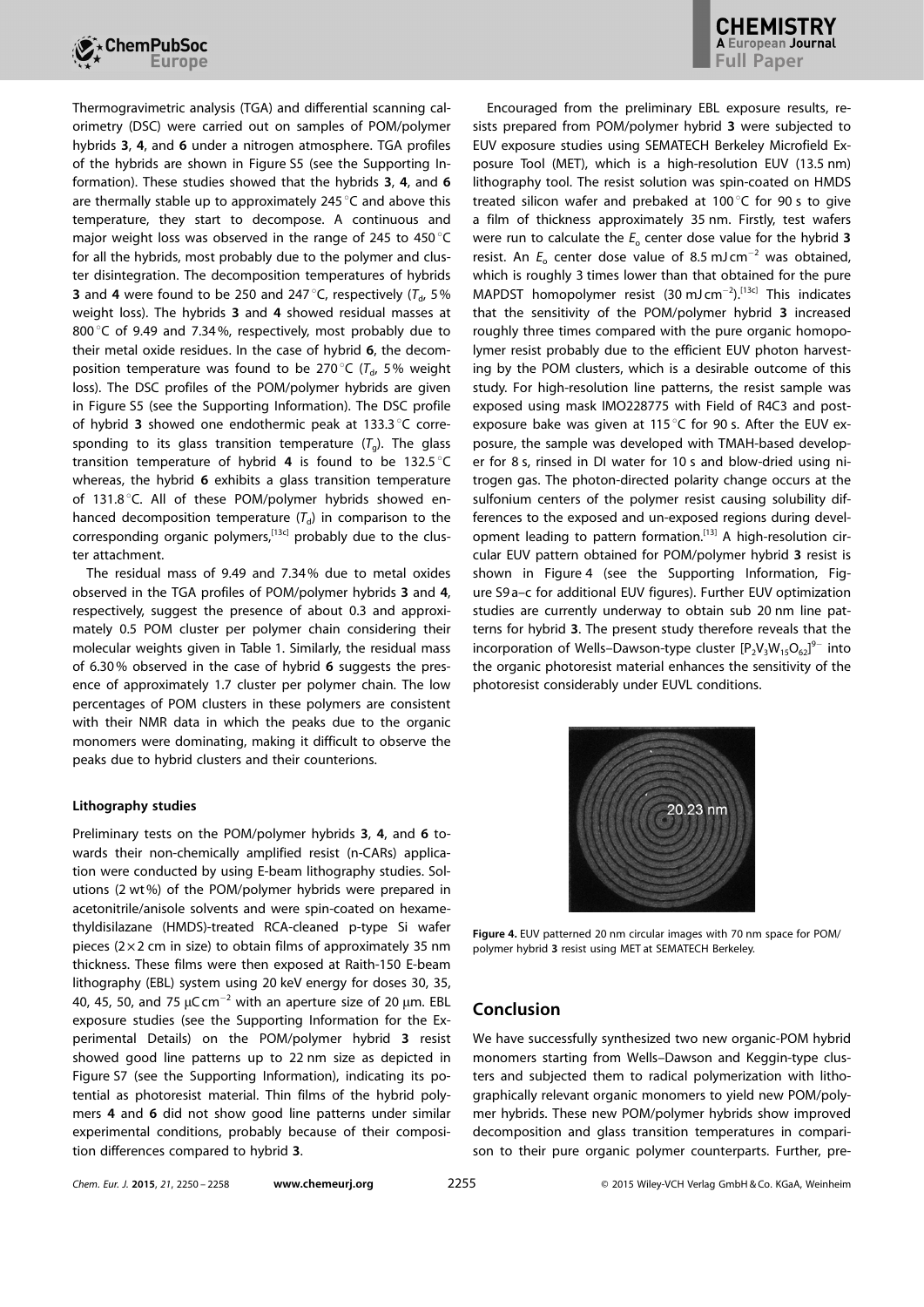

liminary studies on these hybrids towards their non-chemically amplified resist application were conducted using E-beam and EUV lithography techniques. It was observed that the hybrid 3, based on  $[P_2V_3W_{15}O_{59}({\rm OCH}_2)_3{\rm CNHCO}({\rm CH}_3){\rm C=CH}_2]$ <sup>6-</sup> and MAPDST monomer, is capable of patterning up to 20 nm line features under E-beam as well as EUV exposure conditions. It was found that the inclusion of POM clusters in hybrid 3 resulted in enhanced sensitivity in comparison to the MAPDST homopolymer resist. The present approach may pave the way for improved hybrid n-CARs thus resulting in efficient materials for semiconductor industries. More optimization studies on these hybrids towards their lithographic applications are currently underway.

# Experimental Section

# Materials

Triethylamine and acetonitrile were distilled over CaH<sub>2</sub> and acetonitrile was further dried over  $4 \text{ Å}$  molecular sieves prior to the use. The MAPDST monomer and methacryloyl chloride were synthesized according to the literature procedures.<sup>[13]</sup> Methyl methacrylate (MMA) was freshly distilled prior to the use. The Wells– Dawson-type  $(Bu_4N_5(H)_4[P_2V_3W_{15}O_{62}]^{116]}$  polyoxometalate and Keggin-type  $H_5[PV_2Mo_{10}O_{40}]$ -27 $H_2O^{[17, 18]}$  polyoxomolybdate were prepared according to the reported literature procedures. DMSO and  $CH<sub>2</sub>Cl<sub>2</sub>$  were purchased from Sigma–Aldrich and were used as received. Tetramethylammoniumhydroxide (TMAH), methyl isobutyl ketone (MIBK), and isopropyl alcohol (IPA) were purchased from Microchem and were used as received.

# Characterization

The <sup>1</sup>H and <sup>31</sup>P NMR spectra were recorded on 500 and 400 MHz JEOL NMR spectrometers, respectively, in  $[D_6]$ DMSO and CDCl<sub>3</sub> solvents. FTIR spectra were recorded using KBr pellets on PerkinElmer Spectrum 2 instrument. Thermogravimetric analyses (TGA) were performed on a Netzsch Model STA 449 F1 JUPITER instrument at a heating rate of 10 $^{\circ}$ Cmin $^{-1}$  under N<sub>2</sub> atmosphere. ESI-MS analyses were conducted on a Bruker Mass spectrometer instrument at 180 °C in acetonitrile solvent and data were recorded in negativeion mode. GPC measurements were recorded on a Thermo Quest GPC at 25 $\degree$ C using DMF and CHCl<sub>3</sub> as mobile phase. The analyses were carried out at a flow rate of 1 mLmin<sup>-1</sup> using Styragel HT column packed with rigid 10 µm particles. The columns were calibrated with different polystyrene standards. The ICP-AES analyses were conducted on ARCOS instrument from M/s Spectro, Germany, Radical plasma, Wavelength Range: 130 to 770 nm with Charge Coupled Devices (CCD) detector. The samples for ICP analyses were prepared by dissolving the polymer in aqua-regia followed by heating.  $HClO<sub>4</sub>$  was added to the boiling solution drop-wise and heating continued until the entire polymer is destroyed. The solution was then diluted with distilled water.

# X-ray crystallographic analysis

Single-crystal X-ray data were collected at 293(2) K on a Bruker SMART APEX CCD diffractometer using graphite-monochromated  $Mo_{K\alpha}$  radiation ( $\lambda$  = 0.71073 Å). The data were reduced using SAINT-PLUS<sup>[22]</sup> and a multi-scan absorption correction using SADABS<sup>[22]</sup> was performed. The structure was solved by direct methods and refined on  $F^2$  by full-matrix least-squares procedure using the SHELX-97 program.<sup>[23]</sup> Non-hydrogen atoms were refined anisotropically. Hydrogen atoms were introduced on calculated positions and included in the refinement riding on their respective parent atoms. CCDC-1007244 contains the supplementary crystallographic data for this paper. These data can be obtained free of charge from The Cambridge Crystallographic Data Centre via www.ccdc.cam.ac.uk/data\_request/cif.

# Syntheses

## Hybrid monomer 2

Methacryloyl chloride (0.018 g, 0.17 mmol) was added to a solution of compound  $1^{[19c]}$  (0.9 g, 0.17 mmol) and triethylamine (TEA) (0.069 g, 0.68 mmol) in dry acetonitrile (10 mL) and the resulting mixture was heated at reflux in the dark for 3 days. The darkbrown colored reaction mixture thus obtained was cooled down to room temperature and filtered to remove any white solid (triethylamine salt). The dark filtrate was then added dropwise into excess of diethyl ether to precipitate out a fine yellow colored powder, which was collected by filtration, washed with ether, and dried under vacuum to afford hybrid monomer 2. Yield: 400 mg (44%); <sup>1</sup>H NMR (500 MHz, [D<sub>6</sub>]DMSO, 25 °C):  $\delta$  = 7.38 (1H, s, NH), 6.53 (1H, s, C=CH), 5.63 (1H, s, C=CH), 5.58 ppm (6H, s, CH<sub>2</sub>O) in addition to counterion resonances; IR (KBr):  $\tilde{v}=2962$ , 2938, 2871 (C-H), 1696 (CONH), 1117, 1066, 1030 (P-O), 940 (V=O), 921  $(W=O)$ , 666 cm<sup>-1</sup> (M-O-M) vibrations; MS (70 eV):  $m/z$ : calcd: 1026.88  $[H_2P_2V_3W_{15}O_{59}C_8H_{12}NO_4]^{4-}$ ; observed: 1025.88.

## Hybrid monomer 5

In a typical preparation, Keggin-type POM  $[H_5PV_2Mo_{10}O_{40}]$ -27H<sub>2</sub>O (1.0 g, 0.44 mmol) was dissolved in deionized water (5 mL) and stirred for five minutes to obtain a clear red-orange solution. At the same time, 1.05 g (2.81 mmol) of MAPDST (4-(methacryloyloxy) phenyl)dimethylsulfoniumtriflate) monomer was dissolved in dichloromethane (5 mL) and stirred for five minutes. The obtained clear solution of MAPDST monomer was slowly added to an aqueous solution of POM under constant stirring for 30 min in the dark. The orange-colored solid of hybrid monomer 5 thus obtained was washed thoroughly with water and dichloromethane to remove any unreacted starting materials and finally dried in an oven at 40 °C for 24 h. Yield: 900 mg (51%); <sup>1</sup>H NMR (500 MHz, [D<sub>6</sub>]DMSO, 25 °C):  $\delta = 8.16$  (2H, d, J = 8.75 Hz, m, m'-ArH), 7.58 (2H, d, J = 8.75 Hz, o,o'-ArH), 6.31 (1H, s, C=CH), 5.96 (1H, s, C=CH), 3.26 (6H, s, S(CH<sub>3</sub>)<sub>2</sub>), 2.0 ppm (3H, s, CH<sub>3</sub>); IR (KBr):  $\tilde{\nu} = 3018$ , 2928 (C-H), 1733 (C=O), 1632, 1581, 1492 (ArC=C), 1172, 1116, 1048 (P-O), 942 (Mo=O) 869, 785 cm<sup>-1</sup> (Mo-O-Mo) stretching vibrations. Redorange colored tiny single crystals of hybrid monomer 5 were grown by slow diffusion of diethyl ether into DMSO solution.

#### Polymerization

All polymerization reactions were carried out under nitrogen atmosphere using freeze-pump-thaw technique for degassing the reaction mixture.

# POM/polymer hybrid 3

Wells–Dawson type hybrid monomer 2 (0.1 g, 0.018 mmol), MAPDST monomer (0.9 g, 2.41 mmol), 2,2'-azobis(2-methylpropionitrile (AIBN) (10 mg, 0.060 mmol), and dry  $CH<sub>3</sub>CN$  (3 mL) were added to a dry Schlenk flask, under  $N<sub>2</sub>$  atmosphere. After several freeze-pump-thaw cycles, the flask was placed in a constant temperature oil bath kept at 70 $\degree$ C for 2 days in dark. The polymeri-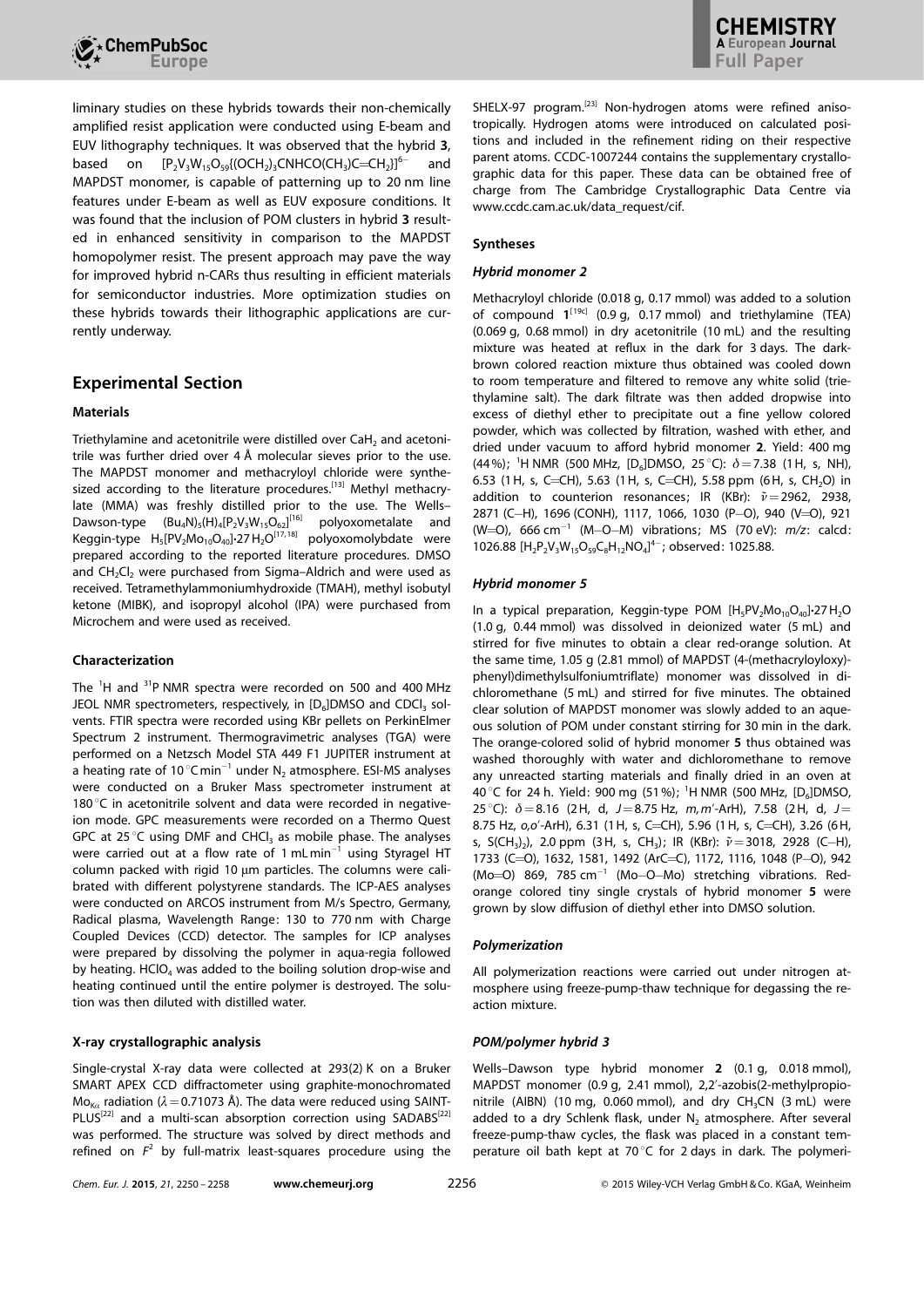

zation was stopped by cooling the flask to the room temperature. The viscous reaction mixture thus obtained was then added dropwise into excess of diethyl ether to get a brownish-yellow colored solid. The obtained solid was washed three times with ether and dried in an oven at 40 °C overnight. Yield: 670 mg (67%); <sup>1</sup>H NMR (400 MHz,  $[D_6]$ DMSO, 25 °C):  $\delta = 8.01$  (2H, s br, m, m'-ArH), 7.41 (2H, s br, o,o'-ArH), 3.21 (6H, s, S(CH<sub>3</sub>)<sub>2</sub>), 1.8–2.8 (2H, br peak, CH<sub>2</sub>), 1.0– 1.7 ppm (3H, br peak,  $CH_3$ ); <sup>31</sup>P NMR (400 MHz, [D<sub>6</sub>]DMSO, 25 °C)  $\delta$  = -6.812 (s, 1P), -13.008 ppm (s, 1P); <sup>19</sup>F NMR (500 MHz, [D<sub>6</sub>]DMSO, 25 °C):  $\delta = -77.6$  ppm (3F, s, CF<sub>3</sub>); IR (KBr):  $\tilde{v} = 3028$ , 2932 (C-H), 1755 (C=O), 1260 (OCH<sub>3</sub>), 1170, 1099, 1028 (P-O), 990  $(V=O)$ , 920 (W=O), 810, 630 cm<sup>-1</sup> (M-O-M) vibrations; GPC (DMF, eluent):  $M_{n}$  = 9090, PDI = 1.5.

# POM/polymer hybrid 4

Wells–Dawson-type hybrid monomer 2 (0.1 g, 0.018 mmol), MMA  $(0.9 \, \text{g}, \, 8.98 \, \text{mmol})$ , AIBN  $(10 \, \text{mg}, \, 0.060 \, \text{mmol})$ , and dry CH<sub>3</sub>CN (3 mL) were added to a dry Schlenk flask, under  $N_2$  atmosphere and left stirring at 70 $\degree$ C for 2 days in dark. The viscous reaction mixture thus obtained was then added drop-wise into excess of methanol to get a brownish-yellow colored solid. Yield: 450 mg (45%); <sup>1</sup>H NMR (500 MHz, CDCl<sub>3</sub>, 25 °C):  $\delta = 3.53$  (3H, s, OCH<sub>3</sub>), 1.14–2.0 (2H, br peak, CH<sub>2</sub>), 0.76–0.95 ppm (3H, 2 s, CH<sub>3</sub>); <sup>31</sup>P NMR (400 MHz, CDCl<sub>3</sub>, 25 °C)  $\delta = -6.716$  (s, 1P), -12.957 ppm (s, 1P); IR (KBr):  $\tilde{v} = 2998$ , 2957, 2839 (C-H), 1731 (C=O), 1271, 1242 (OCH<sub>3</sub>), 1195, 1148, 1059 (P-O), 988 (V=O), 964 (W=O) and 835, 753 cm<sup>-1</sup> (M-O-M) stretching vibrations. GPC (CHCl<sub>3</sub>, eluent):  $M_n$  = 16000,  $PDI = 1.87$ .

# POM/polymer hybrid 6

Hybrid monomer 5 (0.1 g, 0.032 mmol), MMA (0.9 g, 8.98 mmol), and AIBN (10 mg, 0.060 mmol) were added To a dry Schlenk flask, in dry DMSO solvent (3 mL) under  $N_2$  atmosphere and left stirring at 70 $\degree$ C for 2 days in dark. The viscous reaction mixture thus obtained was then added drop-wise into excess of methanol to get a brownish-yellow colored solid. Yield: 640 mg (64%); <sup>1</sup>H NMR (500 MHz, CDCl<sub>3</sub>, 25 °C):  $\delta$  = 8.13 (2H, s, m, m'-ArH), 7.05 (2H, s, o,o'-ArH), 3.60 (6H, s, S(CH<sub>3</sub>)<sub>2</sub>), 1.21-2.0 (2H, br peak, CH<sub>2</sub>), 0.84-1.0 ppm (3H, 2 s, CH<sub>3</sub>); <sup>31</sup>P NMR (400 MHz, CDCl<sub>3</sub>, 25 °C)  $\delta$  =  $-3.852$  ppm (s, 1P); IR (KBr):  $\tilde{\nu} = 2998$ , 2945, 2856 (C-H), 1731 (C= O), 1272, 1241 (OCH<sub>3</sub>), 1193, 1147, 1058 (P—O), 985 (V<del>—</del>O), 964 (Mo=O), 805, 750 cm<sup>-1</sup> (Mo-O-Mo) vibrations. GPC (CHCl<sub>3</sub>, eluent):  $M_n$  = 19800, PDI = 2.21.

#### Resist preparation

2 wt% resist solutions of the POM/polymer hybrids 3, 4, and 6 were prepared in acetonitrile and anisole solvents, and were spincoated on HMDS-treated RCA-cleaned p-type Si wafer pieces of  $2 \times$ 2 cm size to obtain approximately 35 nm thick films. The prebake annealing of the hybrid resist samples were performed at 115 $\degree$ C for 90 s on a hot plate. After the prebake annealing, samples were exposed at Raith-150 E-beam system using 20 keV energy for different doses 30, 35, 40, 45, 50, and 75  $\mu$ C $\rm cm^{-2}$  with an aperture size of 20 µm. Exposed POM/polymer hybrid 3 samples were developed in optimized TMAH-based DI developer (aqueous solutions of TMAH in DI water maintained at  $pH \approx 11.5$ ) at room temperature for 8 s, rinsed in de-ionized water for about 5 to 8 s and blow dried with pure nitrogen gas. In similar fashion, hybrids 4 and 6 were developed in standard 1:3 methylisobutylketone (MIBK) solution for 30 s followed by 15 s in isopropylalcohol (IPA).

#### Imaging

Developed resist samples were carefully examined with SEM attached to Raith 150 lithography system at energy of 5 keV. HR-SEM images were taken using Nova Nano SEM 450 FEI instrument.

# Acknowledgements

We received partial support from Intel Corp USA. The use of Berkeley BMET tool for EUV exposures is also acknowledged. IIT Mandi acknowledges the use of the Center of Excellence in Nanoelectronics (CEN) facilities at IIT Bombay under the Indian Nanoelectronics Users Programme (INUP), India.

Keywords: cluster compounds · NMR spectroscopy · organic– inorganic hybrid composites · polymers · polyoxometalates

- [1] a) M. T. Pope, A. Müller, Introduction to Polyoxometalate Chemistry from Topology via Self-Assembly to Applications, Kluwer, Dordrecht, 2001, pp. 1 – 6; b) C. L. Hill, [Chem. Rev.](http://dx.doi.org/10.1021/cr960395y) 1998, 98, 1 – 2; c) D.-L. Long, R. Tsunashima, L. Cronin, [Angew. Chem. Int. Ed.](http://dx.doi.org/10.1002/anie.200902483) 2010, 49, 1736 – 1758; [Angew.](http://dx.doi.org/10.1002/ange.200902483) Chem. 2010, 122, 1780-1803.
- [2] a) A. Dolbecq, E. Dumas, C. R. Mayer, P. Mialane, [Chem. Rev.](http://dx.doi.org/10.1021/cr1000578) 2010, 110, [6009 – 6048](http://dx.doi.org/10.1021/cr1000578); b) S. Berardi, M. Carraro, A. Sartorel, G. Modugno, M. Bonchio, [Isr. J. Chem.](http://dx.doi.org/10.1002/ijch.201100018) 2011, 51, 259 – 274; c) A. Proust, R. Thouvenot, P. Gou-zerh, [Chem. Commun.](http://dx.doi.org/10.1039/b715502f) 2008, 1837 - 1852; d) A. Dolbecq, P. Mialane, F. Sécheresse, B. Keita, L. Nadjo, [Chem. Commun.](http://dx.doi.org/10.1039/c2cc31667f) 2012, 48, 8299 – 8316.
- [3] W. Qi, L. Wu, [Polym. Int.](http://dx.doi.org/10.1002/pi.2654) 2009, 58, 1217-1225.
- [4] P. Judeinstein, [Chem. Mater.](http://dx.doi.org/10.1021/cm00019a002) 1992, 4, 4-7.
- [5] a) A. R. Moore, H. Kwen, A. M. Beatty, E. A. Maatta, [Chem. Commun.](http://dx.doi.org/10.1039/b005022i) 2000[, 1793 – 1794](http://dx.doi.org/10.1039/b005022i); b) L. Xu, M. Lu, B. B. Xu, Y. G. Wei, Z. H. Peng, D. R. Powell, [Angew. Chem. Int. Ed.](http://dx.doi.org/10.1002/1521-3773(20021104)41:21%3C4129::AID-ANIE4129%3E3.0.CO;2-R) 2002, 41, 4129 – 4132; [Angew. Chem.](http://dx.doi.org/10.1002/1521-3757(20021104)114:21%3C4303::AID-ANGE4303%3E3.0.CO;2-Y) 2002, 114[, 4303 – 4306](http://dx.doi.org/10.1002/1521-3757(20021104)114:21%3C4303::AID-ANGE4303%3E3.0.CO;2-Y); c) B. Xu, M. Lu, J. Kang, G. Wang, J. Brown, Z. H. Peng, [Chem. Mater.](http://dx.doi.org/10.1021/cm050188r) 2005, 17, 2841 – 2851; d) L. Meng, B. Xie, J. H. Kang, T. Chen, Y. Yang, Z. H. Peng, Chem. Mater. 2005, 17, 402 – 408; e) S. Chakraborty, A. Keightley, V. Dusevich, Y. Wang, Z. H. Peng, [Chem. Mater.](http://dx.doi.org/10.1021/cm1007075) 2010, 22[, 3995 – 4006.](http://dx.doi.org/10.1021/cm1007075)
- [6] a) C. R. Mayer, V. Cabuil, T. Lalot, R. Thouvenot, [Angew. Chem. Int. Ed.](http://dx.doi.org/10.1002/(SICI)1521-3773(19991216)38:24%3C3672::AID-ANIE3672%3E3.0.CO;2-%23) 1999, 38[, 3672 – 3675](http://dx.doi.org/10.1002/(SICI)1521-3773(19991216)38:24%3C3672::AID-ANIE3672%3E3.0.CO;2-%23); [Angew. Chem.](http://dx.doi.org/10.1002/(SICI)1521-3757(19991216)111:24%3C3878::AID-ANGE3878%3E3.0.CO;2-D) 1999, 111, 3878 – 3881; b) C. R. Mayer, I. Fournier, R. Thouvenot, [Chem. Eur. J.](http://dx.doi.org/10.1002/(SICI)1521-3765(20000103)6:1%3C105::AID-CHEM105%3E3.0.CO;2-L) 2000, 6, 105 – 110; c) H. G. Chen, L. Xie, H. B. Lu, Y. L. Yang, [J. Mater. Chem.](http://dx.doi.org/10.1039/b618910e) 2007, 17, 1258 – 1261; d) J. L. Horan, A. Genupur, H. Ren, B. J. Sikora, M. C. Kuo, G. M. Haugen, M. A. Yandrasits, S. J. Hamrock, M. H. Frey, A. M. Herring, [ChemSusChem](http://dx.doi.org/10.1002/cssc.200800237) 2009, 2[, 226 – 229](http://dx.doi.org/10.1002/cssc.200800237); e) M. Carraro, G. Fiorani, L. Mognon, F. Caneva, M. Gardan, C. Maccato, M. Bonchio, [Chem. Eur. J.](http://dx.doi.org/10.1002/chem.201201849) 2012, 18[, 13195 – 13202.](http://dx.doi.org/10.1002/chem.201201849)
- [7] a) D. Schaming, C. Allain, R. Farha, M. Goldmann, S. Lobstein, A. Giraudeau, B. Hasenknopf, L. Ruhlmann, [Langmuir](http://dx.doi.org/10.1021/la903564d) 2010, 26[, 5101 – 5109](http://dx.doi.org/10.1021/la903564d); b) N. Xia, W. Yu, W. Wang, G. Sakaguchi, H. Hasegawa, [Polymer](http://dx.doi.org/10.1016/j.polymer.2011.02.018) 2011, 52, [1772 – 1780](http://dx.doi.org/10.1016/j.polymer.2011.02.018); c) B. Hu, C. Wang, J. Wang, J. Gao, K. Wang, J. Wu, G. Zhang, W. Cheng, B. Venkateswarlu, M. Wang, P. S. Lee, Q. Zhang, [Chem.](http://dx.doi.org/10.1039/C4SC00823E) Sci. 2014, 5[, 3404 – 3408](http://dx.doi.org/10.1039/C4SC00823E).
- [8] a) T. Hasegawa, H. Murakami, K. Shimizu, Y. Kasahara, S. Yoshida, T. Kurashina, H. Seki, K. Nomiya, [Inorg. Chim. Acta](http://dx.doi.org/10.1016/j.ica.2007.09.002) 2008, 361, 1385 – 1394; b) Y. K. Han, Y. Xiao, Z. J. Zhang, B. Liu, P. Zheng, S. J. He, W. Wang, [Mac](http://dx.doi.org/10.1021/ma9011686)[romolecules](http://dx.doi.org/10.1021/ma9011686) 2009, 42[, 6543 – 6548](http://dx.doi.org/10.1021/ma9011686); c) J. Rieger, T. Antoun, S. H. Lee, M. Chenal, G. Pembouong, J. L. de La Haye, I. Azcarate, B. Hasenknopf, E. Lacôte, [Chem. Eur. J.](http://dx.doi.org/10.1002/chem.201101771) 2012, 18[, 3355 – 3361](http://dx.doi.org/10.1002/chem.201101771); d) M. B. Hu, N. Xia, W. Yu, C. Ma, J. Tang, Z. Y. Hou, P. Zheng, W. Wang, [Polym. Chem.](http://dx.doi.org/10.1039/c2py00546h) 2012, 3, 617 – [620](http://dx.doi.org/10.1039/c2py00546h); e) W.-K. Miao, Y.-K. Yan, X.-L. Wang, Y. Xiao, L.-J. Ren, P. Zheng, C.-H. Wang, L.-X. Ren, W. Wang, [ACS Macro Lett.](http://dx.doi.org/10.1021/mz5000202) 2014, 3, 211 – 215; f) J. L. de La Haye, P. Beaunier, L. Ruhlmann, B. Hasenknopf, E. Lacôte, J. Rieger, ChemPlusChem 2014, 79, 250 – 256; g) J. Tang, W. Yu, M.-B. Hu, Y. Xiao, X.-G. Wang, L.-J. Ren, P. Zheng, W. Zhu, Y. Chen, W. Wang, [ChemPlu](http://dx.doi.org/10.1002/cplu.201402092)[sChem](http://dx.doi.org/10.1002/cplu.201402092) 2014, 79[, 1455 – 1462](http://dx.doi.org/10.1002/cplu.201402092).
- [9] a) J. Chen, L. M. Ai, W. Feng, D. Q. Xiong, Y. Liu, W. M. Cai, [Mater. Lett.](http://dx.doi.org/10.1016/j.matlet.2007.04.040) 2007, 61[, 5247 – 5249](http://dx.doi.org/10.1016/j.matlet.2007.04.040); b) S. Shanmugam, B. Viswanathan, T. K. Varadara-jan, [Nanoscale Res. Lett.](http://dx.doi.org/10.1007/s11671-007-9050-z) 2007, 2, 175-183; c) Z. L. Wang, Y. Ma, R. L.

Chem. Eur. J. 2015, 21, 2250 – 2258 [www.chemeurj.org](http://www.chemeurj.org) 2257 -